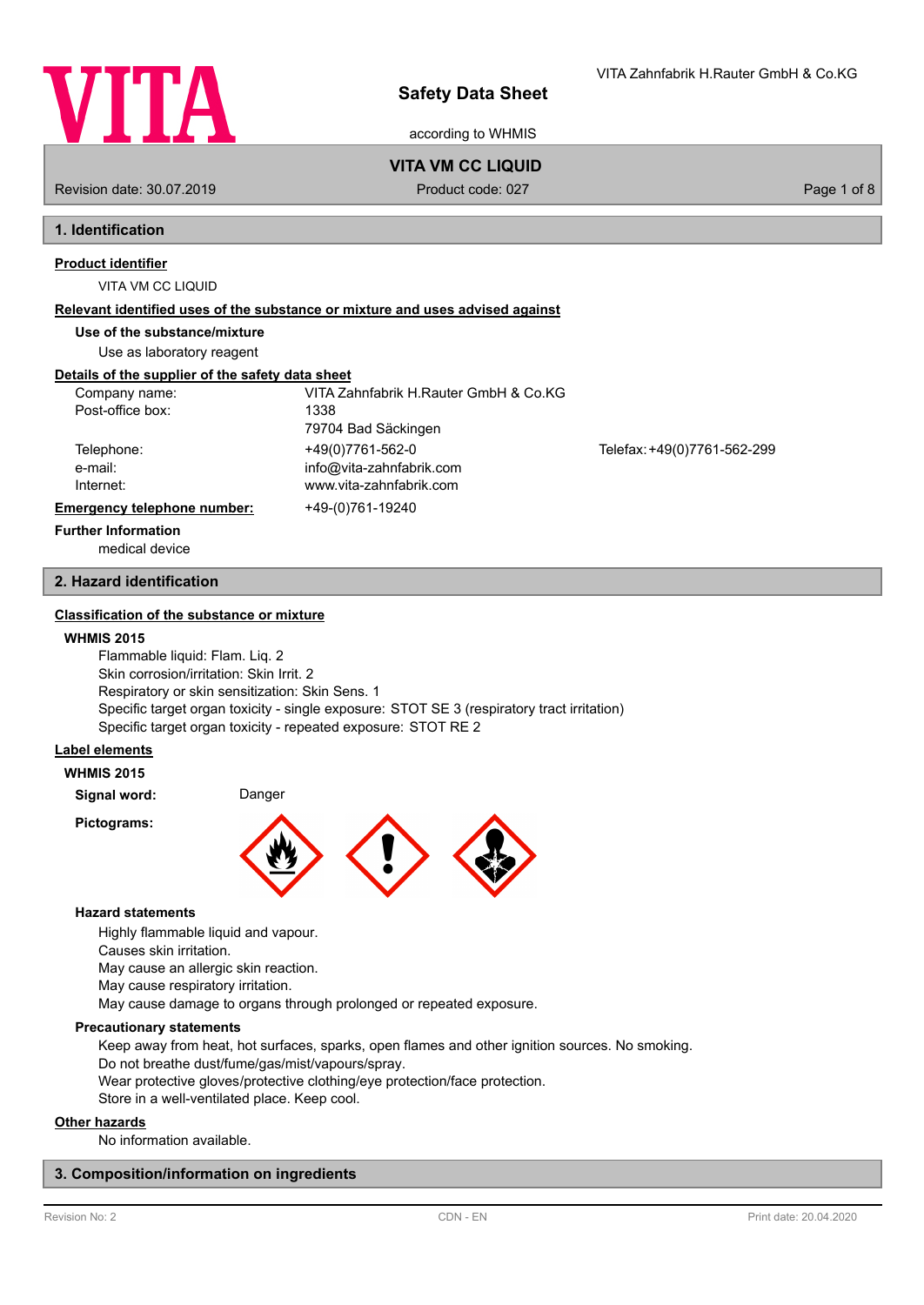

according to WHMIS

# **VITA VM CC LIQUID**

Revision date: 30.07.2019 **Product code: 027** Product code: 027 **Page 2 of 8** Page 2 of 8

## **Mixtures**

### **Hazardous components**

| CAS No    | Chemical name                                                                | Quantity          |
|-----------|------------------------------------------------------------------------------|-------------------|
| 80-62-6   | methyl methacrylate                                                          | $60 - 80\%$ (*)   |
| 97-90-5   | ethylene dimethacrylate                                                      | $10 - 30\%$ (*)   |
| 99-97-8   | N.N-dimethyl-p-toluidine                                                     | $0.5 - 1.5\%$     |
|           |                                                                              | $(*)$             |
| 2440-22-4 | 2-(2H-benzotriazol-2-yl)-p-cresol                                            | $0.1 - 5.1\%$ (*) |
| 868-77-9  | 2-hydroxyethyl methacrylate                                                  | $0.1 - 5.1\%$ (*) |
| 80-62-6   | methyl methacrylate; methyl 2-methylprop-2-enoate; methyl 2-methylpropenoate | $0.1 - 5.1\%$ (*) |
|           | $(*)$ The actual concentration is withheld as a trade secret                 |                   |

 $(*)$  The actual concentration is withheld as a trade secret.

**4. First-aid measures**

### **Description of first aid measures**

### **After inhalation**

Provide fresh air. When in doubt or if symptoms are observed, get medical advice.

# **After contact with skin**

After contact with skin, wash immediately with plenty of water and soap. Take off immediately all contaminated clothing and wash it before reuse. Medical treatment necessary. After contact with skin, wash immediately with plenty of water and soap.

### **After contact with eyes**

After contact with the eyes, rinse with water with the eyelids open for a sufficient length of time, then consult an ophthalmologist immediately.

#### **After ingestion**

Rinse mouth immediately and drink plenty of water.

## **Most important symptoms and effects, whether acute or delayed**

No information available.

### **Indication of immediate medical attention and special treatment needed**

Treat symptomatically.

### **5. Fire-fighting measures**

## **Extinguishing media**

### **Suitable extinguishing media**

Carbon dioxide (CO2), Foam, Extinguishing powder.

# **Unsuitable extinguishing media**

Water.

## **Specific hazards arising from the hazardous product**

Highly flammable. Vapours can form explosive mixtures with air.

# **Special protective equipment and precautions for fire-fighters**

Wear a self-contained breathing apparatus and chemical protective clothing. Full protection suit.

# **Additional information**

Use water spray jet to protect personnel and to cool endangered containers. Suppress gases/vapours/mists with water spray jet. Collect contaminated fire extinguishing water separately. Do not allow entering drains or surface water.

## **6. Accidental release measures**

## **Personal precautions, protective equipment and emergency procedures**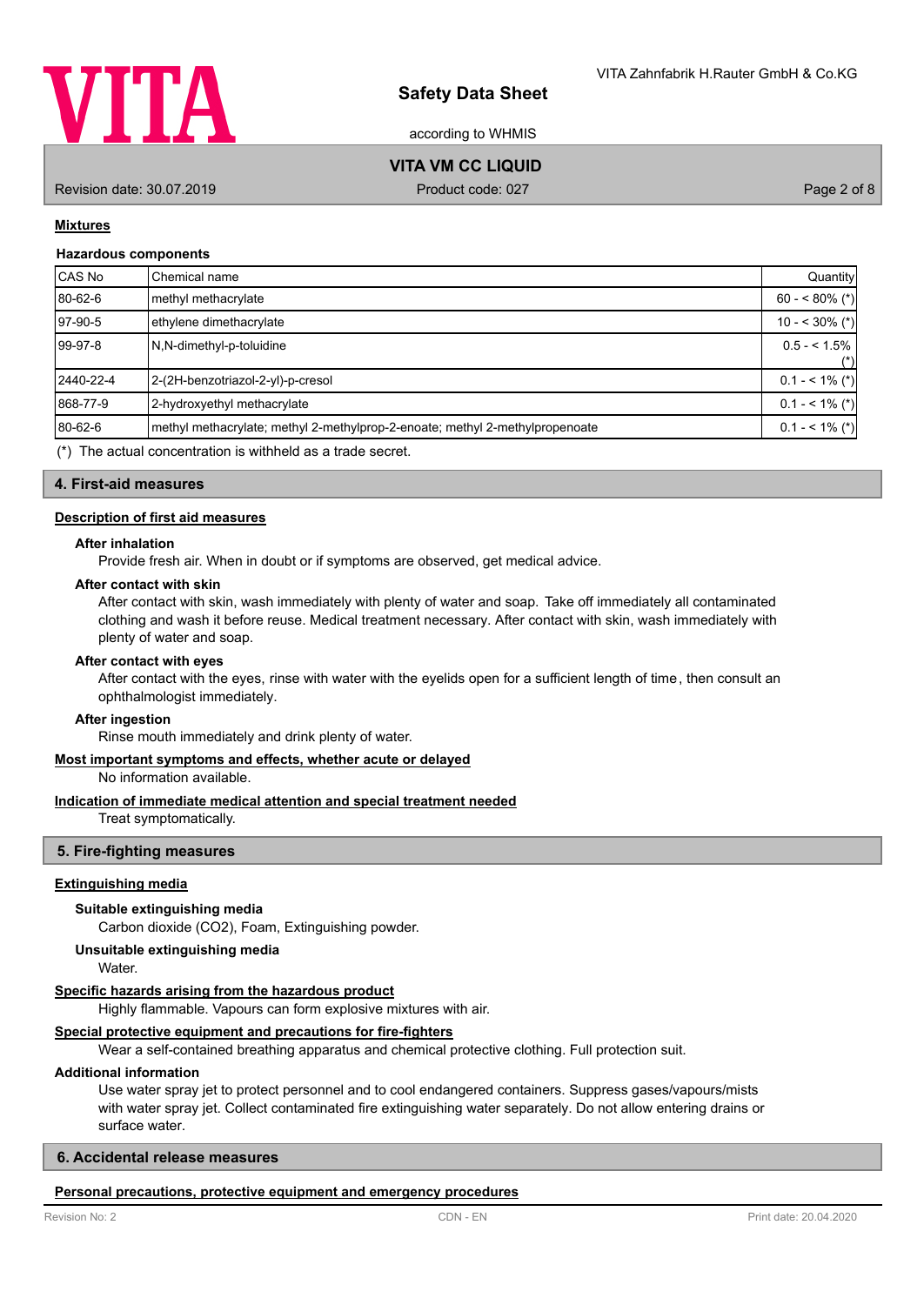

according to WHMIS

# **VITA VM CC LIQUID**

Revision date: 30.07.2019 **Product code: 027** Product code: 027 **Page 3 of 8** Page 3 of 8

Remove all sources of ignition. Provide adequate ventilation. Do not breathe gas/fumes/vapour/spray. Avoid contact with skin, eyes and clothes. Use personal protection equipment.

## **Environmental precautions**

Do not allow uncontrolled discharge of product into the environment. Explosion risk.

### **Methods and material for containment and cleaning up**

Absorb with liquid-binding material (e.g. sand, diatomaceous earth, acid- or universal binding agents). Treat the recovered material as prescribed in the section on waste disposal.

### **Reference to other sections**

Safe handling: see section 7 Personal protection equipment: see section 8 Disposal: see section 13

### **7. Handling and storage**

### **Precautions for safe handling**

### **Advice on safe handling**

If handled uncovered, arrangements with local exhaust ventilation have to be used. Do not breathe gas/fumes/vapour/spray.

### **Advice on protection against fire and explosion**

Keep away from sources of ignition - No smoking. Take precautionary measures against static discharges. Vapours can form explosive mixtures with air.

### **Conditions for safe storage, including any incompatibilities**

### **Requirements for storage rooms and vessels**

Keep container tightly closed. Keep locked up. Store in a place accessible by authorized persons only. Provide adequate ventilation as well as local exhaustion at critical locations. Keep in a cool, well-ventilated place. Keep away from heat, hot surfaces, sparks, open flames and other ignition sources. No smoking.

### **Hints on joint storage**

Do not store together with: Oxidizing agent. Pyrophoric or self-heating substances.

## **8. Exposure controls/Personal protection**

### **Control parameters**

## **Exposure controls**









#### **Appropriate engineering controls**

If handled uncovered, arrangements with local exhaust ventilation have to be used. Do not breathe gas/fumes/vapour/spray.

#### **Protective and hygiene measures**

Remove contaminated, saturated clothing immediately. Draw up and observe skin protection programme. Wash hands and face before breaks and after work and take a shower if necessary . When using do not eat, drink, smoke, sniff.

#### **Eye/face protection**

Wear eye protection/face protection. Wear eye/face protection.

### **Hand protection**

When handling with chemical substances, protective gloves must be worn with the CE-label including the four control digits. The quality of the protective gloves resistant to chemicals must be chosen as a function of the specific working place concentration and quantity of hazardous substances. For special purposes, it is recommended to check the resistance to chemicals of the protective gloves mentioned above together with the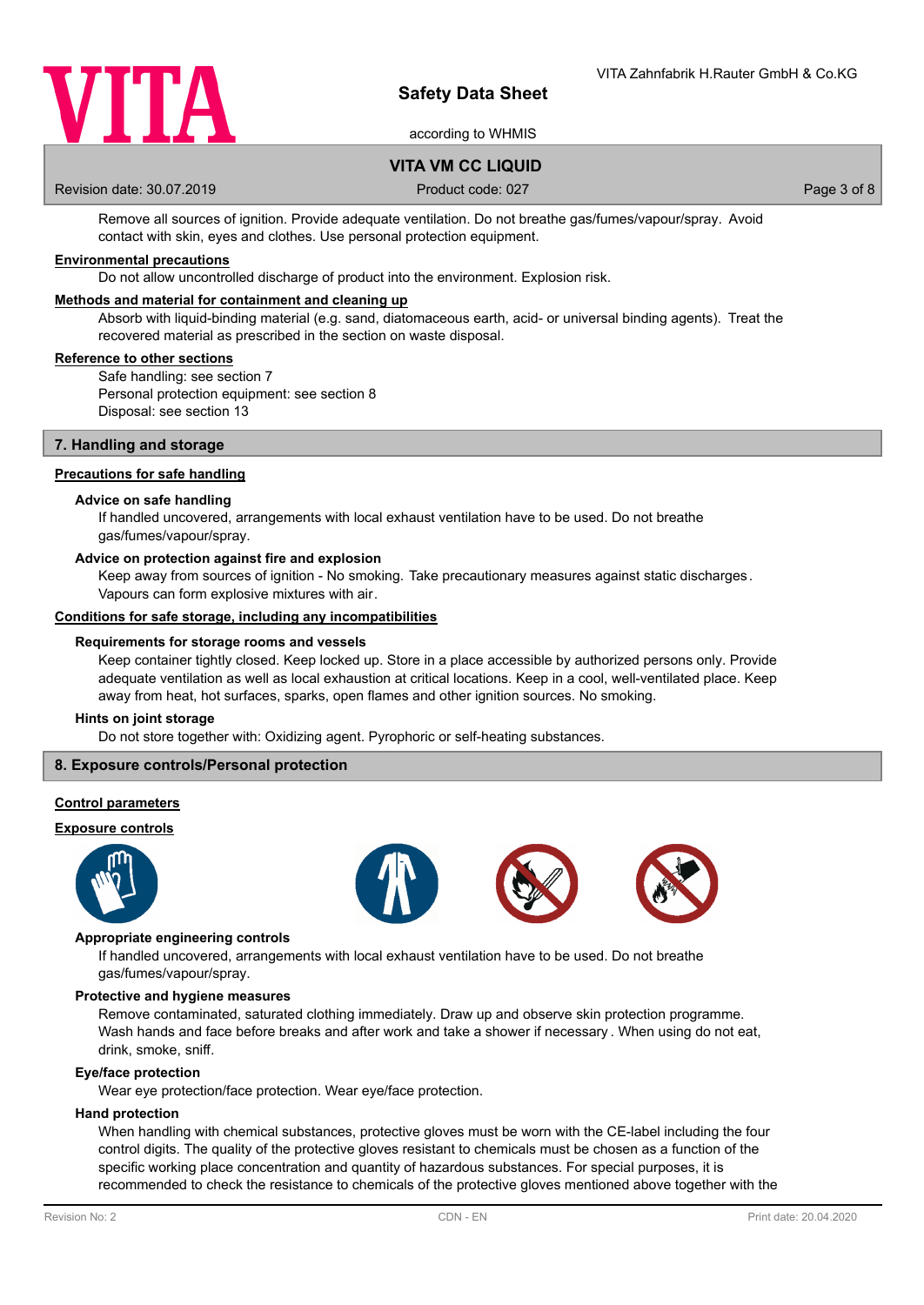

according to WHMIS

# **VITA VM CC LIQUID**

Revision date: 30.07.2019 **Product code: 027** Product code: 027 **Page 4 of 8** Page 4 of 8

supplier of these gloves. Recommended glove articles KCL Camatril, Butoject Breakthrough time (maximum wearing time) NBR (Nitrile rubber) 10 min Butyl caoutchouc (butyl rubber) 60 min

# **Skin protection**

Wear suitable protective clothing.

# **Respiratory protection**

Provide adequate ventilation as well as local exhaustion at critical locations.

## **9. Physical and chemical properties**

| Information on basic physical and chemical properties         |                |                |
|---------------------------------------------------------------|----------------|----------------|
| Physical state:                                               | Liquid         |                |
| Colour:                                                       | colourless     |                |
| Odour:                                                        | characteristic |                |
| pH-Value:                                                     |                | not determined |
| Changes in the physical state                                 |                |                |
| Melting point:                                                |                | not determined |
| Initial boiling point and boiling range:                      |                | 93 °C          |
| Flash point:                                                  |                | <12 °C         |
| Flammability                                                  |                |                |
| Solid:                                                        |                | not applicable |
| Gas:                                                          |                | not applicable |
| <b>Explosive properties</b><br>The product is not: Explosive. |                |                |
| Lower explosive limits:                                       |                | 2,1 vol. %     |
| Upper explosive limits:                                       |                | 12,5 vol. %    |
| Ignition temperature:                                         |                | 430 °C         |
| <b>Auto-ignition temperature</b>                              |                |                |
| Solid:                                                        |                | not applicable |
| Gas:                                                          |                | not applicable |
| Decomposition temperature:                                    |                | not determined |
| <b>Oxidizing properties</b><br>Not oxidising.                 |                |                |
| Vapour pressure:<br>(at 50 $^{\circ}$ C)                      |                | <=1100 hPa     |
| Vapour pressure:<br>(at 50 $^{\circ}$ C)                      |                | 64 hPa         |
| Density:                                                      |                | not determined |
| Water solubility:                                             |                | No             |
| Solubility in other solvents<br>not determined                |                |                |
| Partition coefficient:                                        |                | not determined |
| Vapour density:                                               |                | not determined |
| Evaporation rate:                                             |                | not determined |
| <b>Other information</b>                                      |                |                |
| Solid content:                                                |                | 0,0%           |

# **10. Stability and reactivity**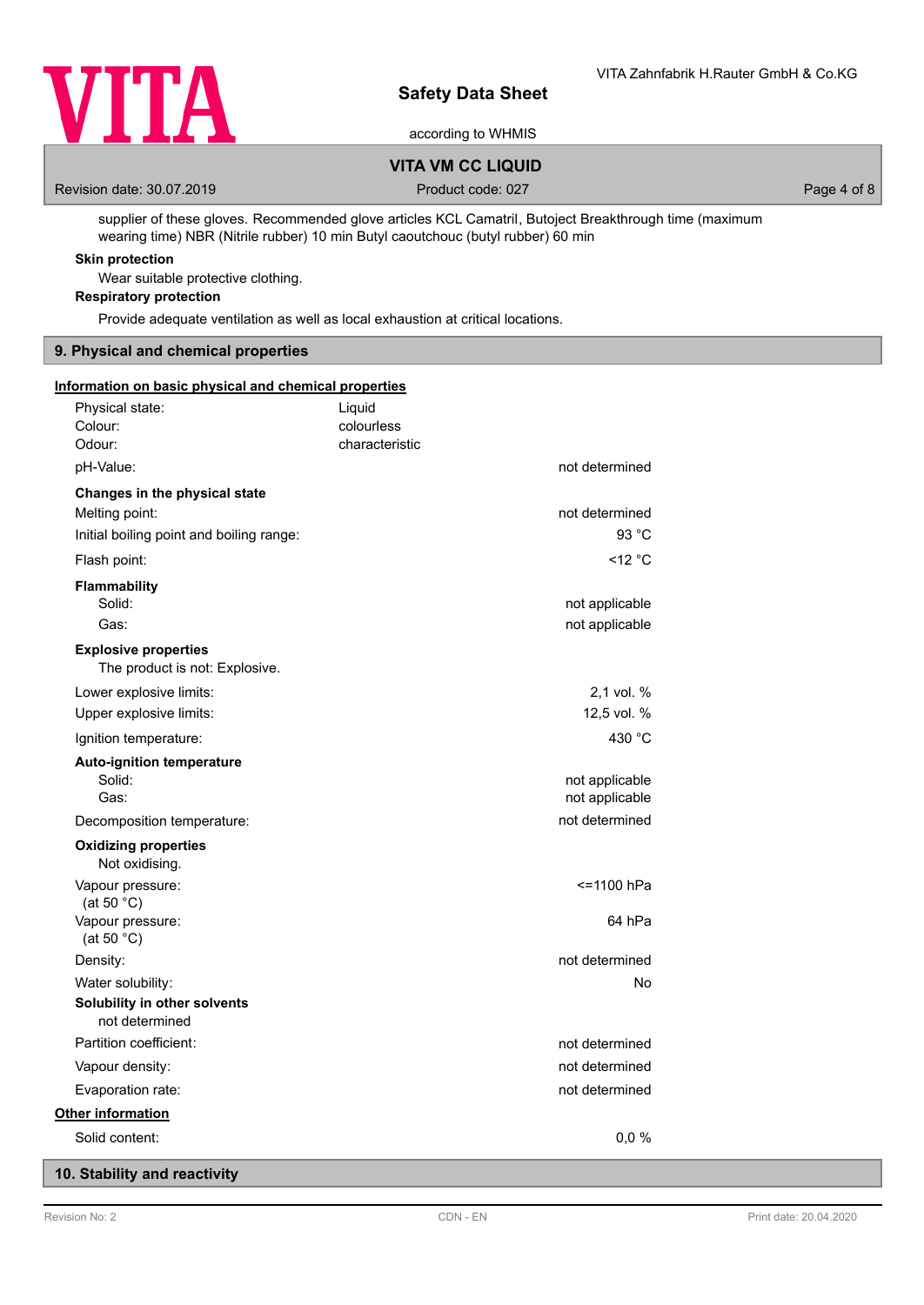

according to WHMIS

# **VITA VM CC LIQUID**

Revision date: 30.07.2019 **Product code: 027** Product code: 027 **Page 5 of 8** 

## **Reactivity**

Highly flammable.

# **Chemical stability**

The product is stable under storage at normal ambient temperatures.

## **Possibility of hazardous reactions**

No known hazardous reactions.

### **Conditions to avoid**

Keep away from sources of heat (e.g. hot surfaces), sparks and open flames. Vapours can form explosive mixtures with air.

## **Incompatible materials**

No information available.

## **Hazardous decomposition products**

No known hazardous decomposition products.

### **11. Toxicological information**

# **Information on toxicological effects**

## **Acute toxicity**

Based on available data, the classification criteria are not met.

| <b>CAS No</b> | Chemical name                                                                |                     |            |         |            |        |
|---------------|------------------------------------------------------------------------------|---------------------|------------|---------|------------|--------|
|               | Route of exposure                                                            | Dose                |            | Species | Source     | Method |
| 80-62-6       | methyl methacrylate                                                          |                     |            |         |            |        |
|               | dermal                                                                       | LD50<br>mg/kg       | > 5000     |         |            |        |
| 97-90-5       | ethylene dimethacrylate                                                      |                     |            |         |            |        |
|               | dermal                                                                       | LD50<br>mg/kg       | 3300       |         |            |        |
| $99-97-8$     | N,N-dimethyl-p-toluidine                                                     |                     |            |         |            |        |
|               | oral                                                                         | <b>ATE</b><br>mg/kg | 100        |         |            |        |
|               | dermal                                                                       | <b>ATE</b><br>mg/kg | 300        |         |            |        |
|               | inhalation vapour                                                            | <b>ATE</b>          | $3$ mg/l   |         |            |        |
|               | inhalation aerosol                                                           | <b>ATE</b>          | $0,5$ mg/l |         |            |        |
| 2440-22-4     | 2-(2H-benzotriazol-2-yl)-p-cresol                                            |                     |            |         |            |        |
|               | dermal                                                                       | LD50<br>mg/kg       | >2000      | Ratte   | Hersteller |        |
| 868-77-9      | 2-hydroxyethyl methacrylate                                                  |                     |            |         |            |        |
|               | oral                                                                         | LD50<br>mg/kg       | 5050       | Rat     |            |        |
| 80-62-6       | methyl methacrylate; methyl 2-methylprop-2-enoate; methyl 2-methylpropenoate |                     |            |         |            |        |
|               | dermal                                                                       | LD50<br> mg/kg      | >5000      |         |            |        |

## **Irritation and corrosivity**

Causes skin irritation.

Serious eye damage/eye irritation: Based on available data, the classification criteria are not met.

### **Sensitizing effects**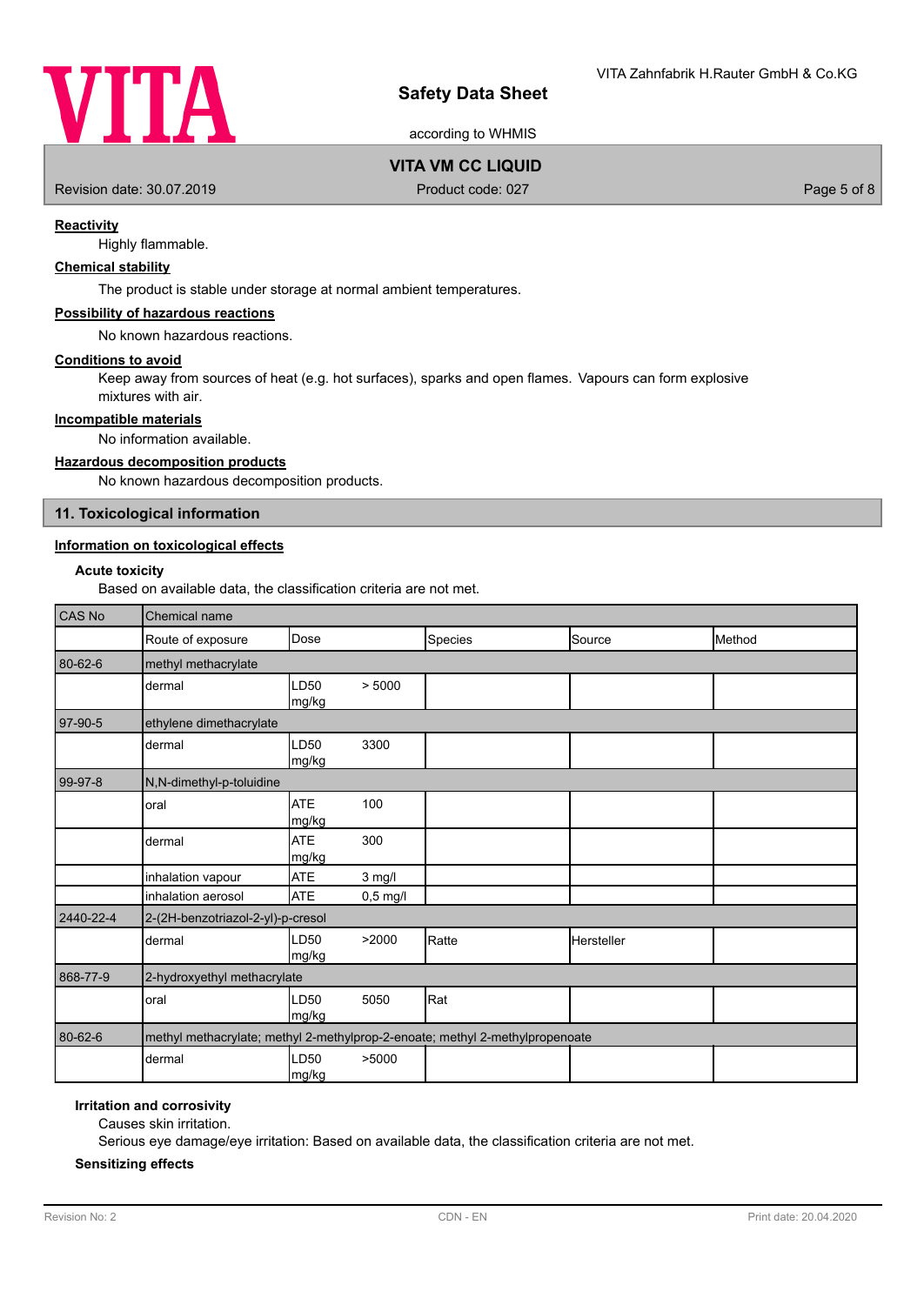

# according to WHMIS

# **VITA VM CC LIQUID**

Revision date: 30.07.2019 **Product code: 027** Product code: 027 **Page 6 of 8** Page 6 of 8

May cause an allergic skin reaction. (methyl methacrylate; ethylene dimethacrylate; 2- (2H-benzotriazol-2-yl)-p-cresol; 2-hydroxyethyl methacrylate; methyl methacrylate; methyl 2-methylprop-2-enoate; methyl 2-methylpropenoate)

## **Carcinogenic/mutagenic/toxic effects for reproduction**

Based on available data, the classification criteria are not met.

### **STOT-single exposure**

May cause respiratory irritation. (methyl methacrylate)

### **STOT-repeated exposure**

May cause damage to organs through prolonged or repeated exposure. (N,N-dimethyl-p-toluidine)

### **Aspiration hazard**

Based on available data, the classification criteria are not met.

## **Additional information on tests**

The mixture is classified as hazardous according to regulation (EC) No 1272/2008 [CLP].

### **12. Ecological information**

### **Ecotoxicity**

The product is not: Ecotoxic.

## **Persistence and degradability**

The product has not been tested.

### **Bioaccumulative potential**

The product has not been tested.

### **Mobility in soil**

The product has not been tested.

### **Other adverse effects**

No information available.

### **Further information**

Do not allow to enter into surface water or drains. Do not allow to enter into soil/subsoil.

## **13. Disposal considerations**

### **Waste treatment methods**

#### **Disposal recommendations**

Do not allow to enter into surface water or drains. Do not allow to enter into soil/subsoil. Dispose of waste according to applicable legislation.

## **Contaminated packaging**

Non-contaminated packages may be recycled. Handle contaminated packages in the same way as the substance itself.

## **14. Transport information**

### **Marine transport (IMDG)**

| <b>UN</b> number:                     | <b>UN 1247</b>                          |
|---------------------------------------|-----------------------------------------|
| <b>United Nations proper shipping</b> | METHYL METHACRYLATE MONOMER, STABILIZED |
| name:                                 |                                         |
| Transport hazard class(es):           | 3                                       |
| Packing group:                        | II                                      |
| Hazard label:                         | 3                                       |
|                                       |                                         |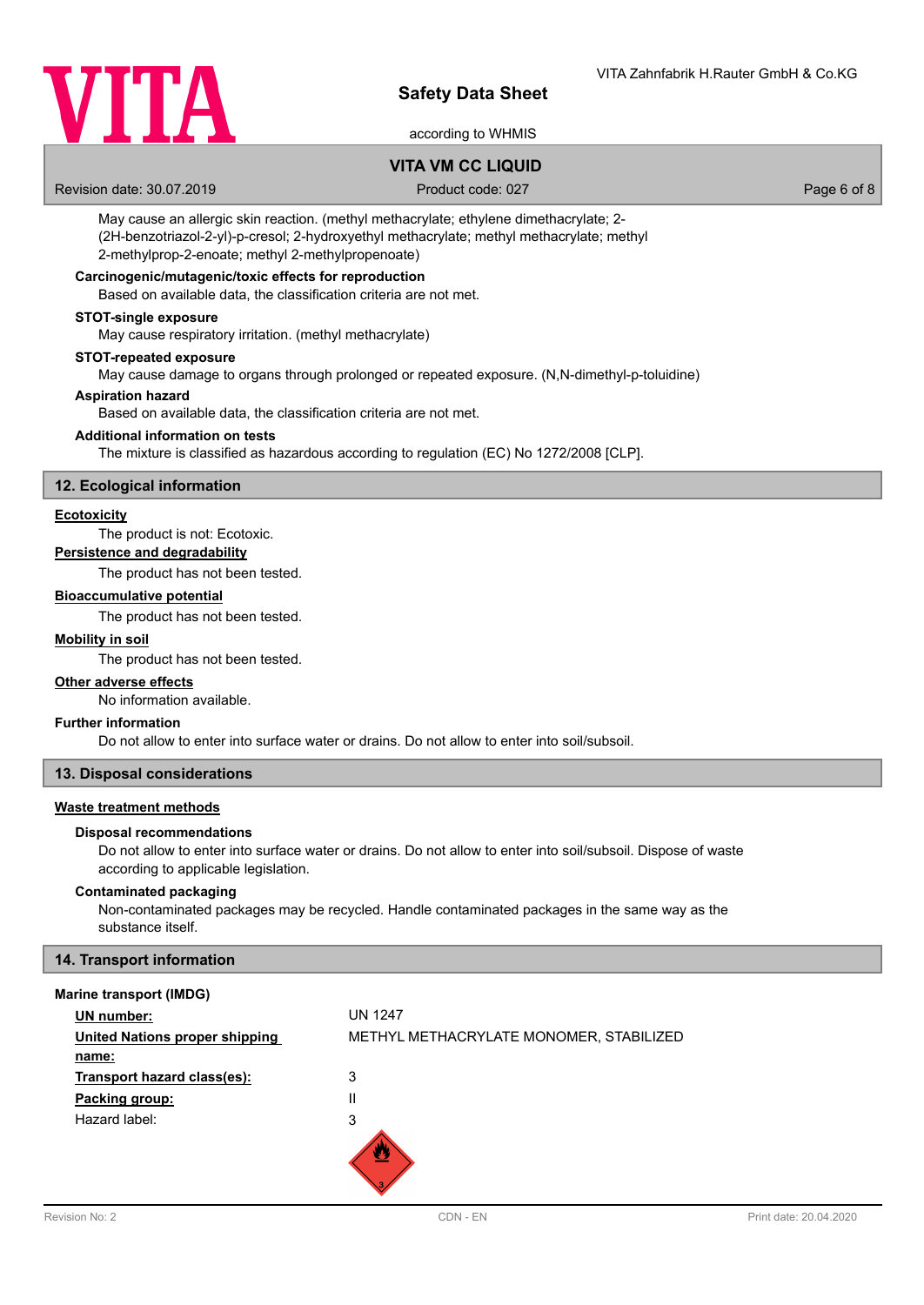

according to WHMIS

| <b>VITA VM CC LIQUID</b>               |                                         |             |  |  |
|----------------------------------------|-----------------------------------------|-------------|--|--|
| Revision date: 30.07.2019              | Product code: 027                       | Page 7 of 8 |  |  |
| <b>Special Provisions:</b>             | 386                                     |             |  |  |
| Limited quantity:                      | 1 <sub>L</sub>                          |             |  |  |
| Excepted quantity:                     | E2                                      |             |  |  |
| EmS:                                   | $F-E$ , S-D                             |             |  |  |
| Air transport (ICAO-TI/IATA-DGR)       |                                         |             |  |  |
| UN number:                             | <b>UN 1247</b>                          |             |  |  |
| <b>United Nations proper shipping</b>  | METHYL METHACRYLATE MONOMER, STABILIZED |             |  |  |
| name:                                  |                                         |             |  |  |
| Transport hazard class(es):            | 3                                       |             |  |  |
| Packing group:                         | $\mathbf{I}$                            |             |  |  |
| Hazard label:                          | 3                                       |             |  |  |
|                                        | ፵                                       |             |  |  |
| <b>Special Provisions:</b>             | A209                                    |             |  |  |
| Limited quantity Passenger:            | 1 <sub>L</sub>                          |             |  |  |
| Passenger LQ:                          | Y341                                    |             |  |  |
| Excepted quantity:                     | E2                                      |             |  |  |
| IATA-packing instructions - Passenger: | 353                                     |             |  |  |
| IATA-max. quantity - Passenger:        | 5L                                      |             |  |  |
| IATA-packing instructions - Cargo:     | 364                                     |             |  |  |
| IATA-max. quantity - Cargo:            | 60 L                                    |             |  |  |
| <b>Environmental hazards</b>           |                                         |             |  |  |
| <b>ENVIRONMENTALLY HAZARDOUS:</b>      | no                                      |             |  |  |
| 15. Regulatory information             |                                         |             |  |  |

## **Canadian regulations**

# **16. Other information**

## **Abbreviations and acronyms**

ADR: Accord européen sur le transport des marchandises dangereuses par Route (European Agreement concerning the International Carriage of Dangerous Goods by Road ) IMDG: International Maritime Code for Dangerous Goods IATA: International Air Transport Association GHS: Globally Harmonized System of Classification and Labelling of Chemicals EINECS: European Inventory of Existing Commercial Chemical Substances ELINCS: European List of Notified Chemical Substances CAS: Chemical Abstracts Service LC50: Lethal concentration, 50% LD50: Lethal dose, 50% CLP: Classification, labelling and Packaging REACH: Registration, Evaluation and Authorization of Chemicals GHS: Globally Harmonised System of Classification, Labelling and Packaging of Chemicals UN: United Nations DNEL: Derived No Effect Level DMEL: Derived Minimal Effect Level PNEC: Predicted No Effect Concentration ATE: Acute toxicity estimate LL50: Lethal loading, 50% EL50: Effect loading, 50% EC50: Effective Concentration 50%